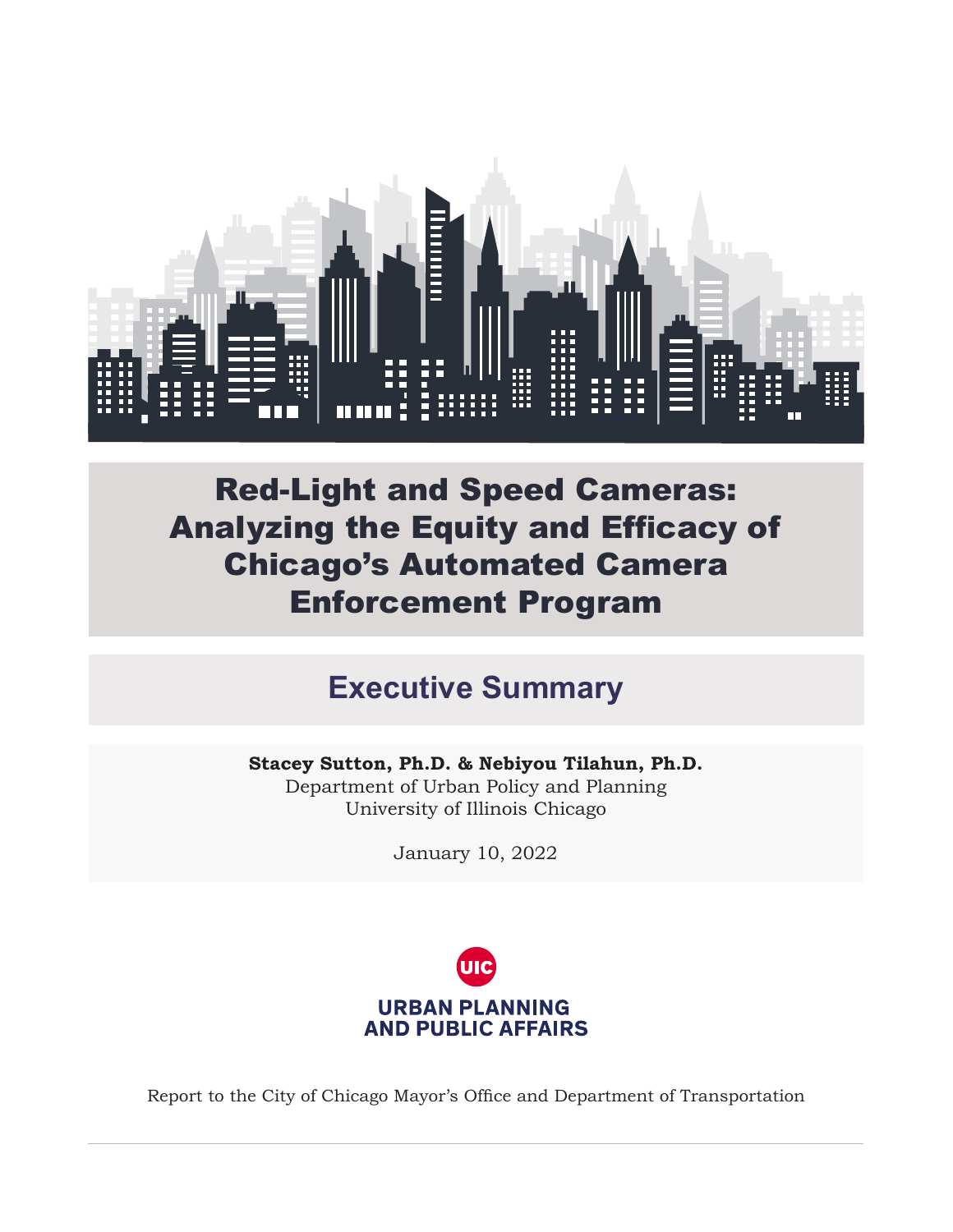**Acknowledgement**: We want to thank Kevin O'Malley, Managing Deputy Commissioner in the City of Chicago Department of Transportation and William Shih, Deputy Director of Policy in the Office of the Mayor for their dedication to this study and commitment to maintaining the integrity of the research, analysis and interpretation of findings. We aslo appreciate the support and thoughtful comments from CDOT Deputy Commissioner Jaime Simone, Commissioner Gia Biagi, and Maulik Vaishnav, Transportation Policy Advisor in the Office of the Mayor.

The authors remain solely responsible for all work, findings, conclusions and recommendations presented in this report. However, this comprehensive research project would not have been possible possible without support from UIC's Urban Transportation Center (UTC) and Center for Urban Economic Development (CUED). This study benefited from consultation and advisment from Dr. Marcus Casey, in the Department of Economics at UIC. We also received considerable assistance with data management and analysis from Afshin Allahyari, a graduate student in the Department of Civil, Materials, and Environmental Engineering, as well as Briana Gipson, Andry Gonzalez, and Yun-Ni Tsai Master students in the Department of Urban Policy and Planning.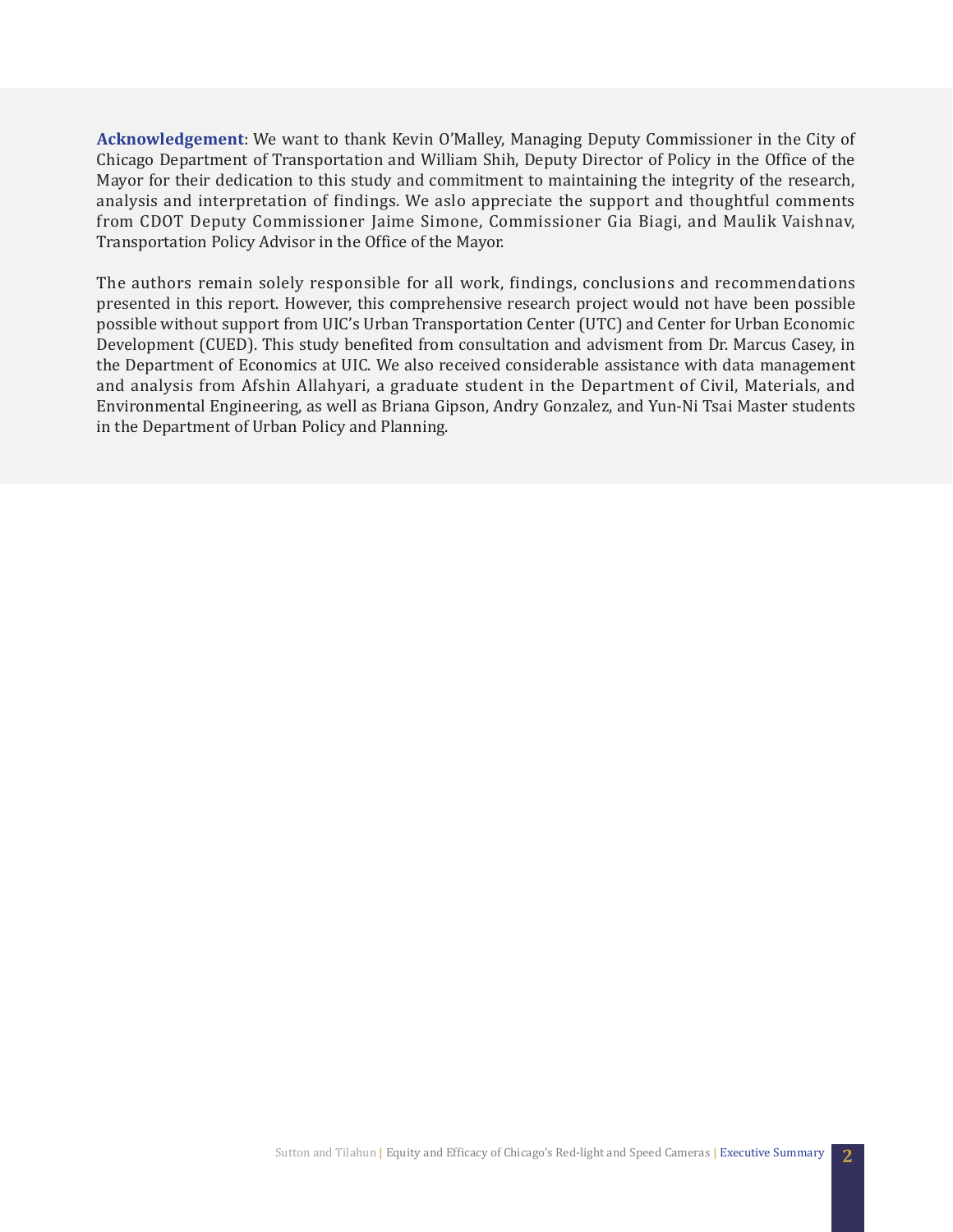# EXECUTIVE SUMMARY

### **01 INTRODUCTION**

We are at a watershed moment in which public concern for roadway safety intersects with public scrutiny of municipal fines and fees.<sup>1</sup> This is evident in the unprecedented alliance between the national Vision Zero Network, principally concerned with improving road safety and eliminating traffic fatalities, and the Fines and Fees Justice Center, a national advocacy organization that aims to eliminate unjust monetary sanctions and punitive practices for all manner of infractions and code violations because they distort the justice system, thwart regulatory compliance, and disproportionately harm poor people, particularly communities of color.

Prior studies of red-light and speed camera enforcement are generally positive. Despite some ambiguous findings, the evidence suggests that roadways are typically safer once cameras are installed. The overall number of collisions is reduced as well as the severity of vehicular injuries.<sup>2</sup> Despite the safety profile of traffic cameras, as of July 2021, 11 states prohibited the use of either red-light cameras, speed cameras, or both.<sup>3</sup> At the local level, red-light camera use declined from 533 municipalities in 2012 to 345 by 2020.<sup>4</sup> Generally speaking, public sentiment is more favorable toward speed cameras, however, the rate of implementation has declined or speed camera use is restricted to specific zones. For example, Pennsylvania allows speed enforcement cameras in work zones on the Pennsylvania Turnpike, interstates, and federal aid highways in the state.<sup>5</sup> Increasingly, the constitutionality of automated enforcement laws are being challenged. Jurisdictions that abandon camera enforcement programs cite dubious efficacy of automated enforcement, challenges enforcing violations, the expense of maintaining the program, and, most frequently, community opposition to inadequate transparency in the system.<sup>6</sup>

Numerous studies examine racially disparate impacts of municipal ticketing and the regressivity of monetary sanctions.<sup>7</sup> They typically exclude camera enforcement technologies although automated enforcement cameras typically yield the largest volume of tickets annually. Automated traffic enforcement has attracted unlikely support from advocates of police reform. Proponents contend that cameras offer a race-neutral alternative to police enforcement of traffic infractions, emphasizing dual concerns of racially disproportionate stops and the risk of violent encounters with police particularly for Black drivers.<sup>8</sup> Though automation may provide apparent advantages to agent enforcement, they may not eliminate racial and economic inequities. The volume of automated tickets issued, the spatial location of cameras, and the structure of fines, fees and forfeitures may in fact reinforce racial and economic inequities.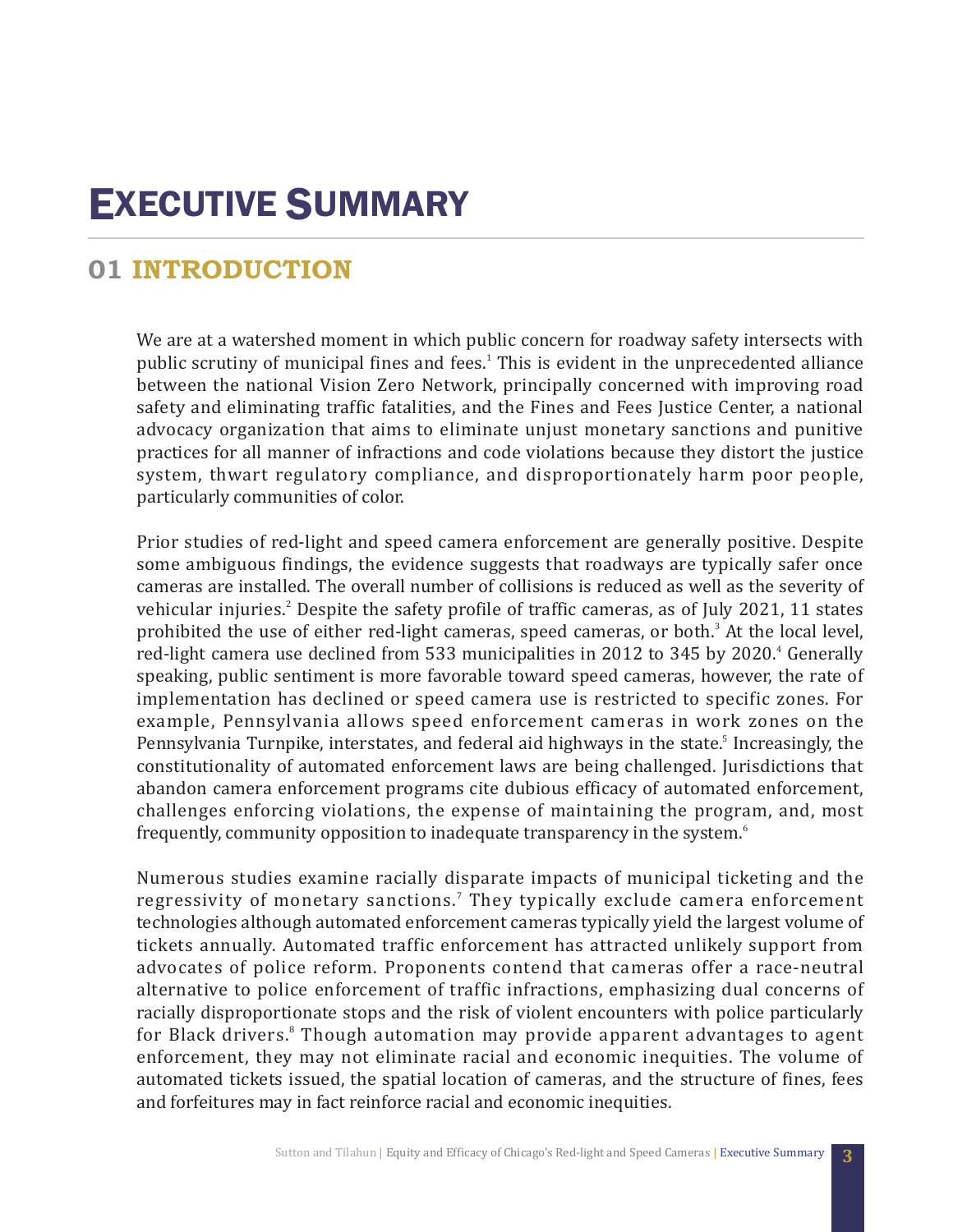The purpose of this study is to analyze the City of Chicago's automated red-light and speed camera enforcement program (2016-2019) given the dual concerns of traffic camera effectiveness for improving roadway safety and social equity impacts.

This study contributes to the Chicago Department of Transportation's (CDOT) effort to routinely evaluate the efficacy, functionality and city policies pertaining to the red-light and speed cameras, known as the City of Chicago Automated Enforcement Program. One portion of this study analyzes roadway safety attributable to traffic cameras, specifically, the incidence and severity of crashes at more than 100 speed cameras across the city. The other portion of this study focuses on critical equity concerns by analyzing the social and spatial distribution of camera tickets and economic impacts of camera-ticket fines and fees for communities. Findings from the speed camera-level safety analysis, as well as the cameralevel and neighborhood-level of ticket distribution, and the community economic burden of fines and fees inform our recommendations to the City of Chicago Mayor's Office and City Departments responsible for administering automated enforcement policies, monitoring camera effectiveness, and structuring penalties.

### **02 DATA & APPROACH**

This study draws on red-light and speed camera tickets issued to Chicago drivers between 2016 and 2019 obtained from the Chicago Department of Finance. We focus on 438 cameras (289 red-light cameras and 149 speed cameras) operational throughout the study period. These cameras issued approximately 5.7 million citations, over 4.8 million of these records were geocoded to vehicle registration addresses in the state of Illinois. We focus on roughly 2.7 million red-light and speeding tickets issued to Chicago residents, which corresponds to 1.1 million vehicles registered to Chicago addresses.<sup>9</sup> We excluded from the analysis 14,000 red-light and speed camera tickets issued vehicles registered to forty institutions across the city, such as police stations, public facilities, airports, and car dealerships.

To assess the distributional effects of Chicago's red-light and speed camera tickets fines and fees, we spatially joined the red-light and speed camera violations dataset to Chicago census tract shapefiles, along with demographic and socioeconomic data from the U.S. Census, American Community Survey 5-year estimates (2015-2019), employment data from the Longitudinal Employer-Household Dynamics dataset, ride-hailing trip data, and other data sources.

We use linear regression models to explain the number of red-light and speed camera tickets household receive per year. We also use linear probability models to determine the likelihood that drivers receive more than one ticket and the probability of paying a ticket once drivers receive multiple tickets or accrue penalties. Additionally, we ran hazard models to estimate time to pay a ticket, controlling for salient neighborhood characteristics.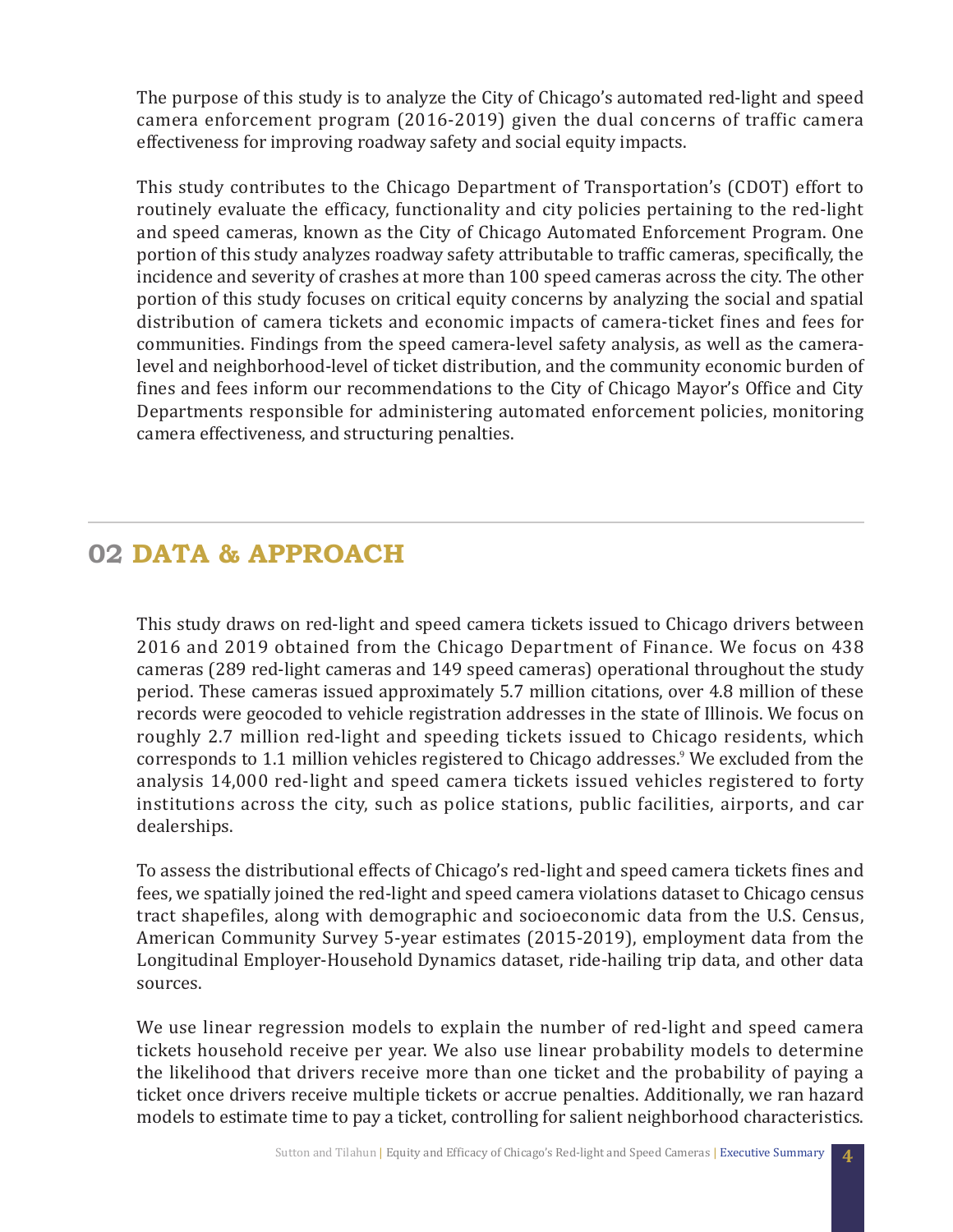To assess absolute and relative economic burden of ticket fines and fees across the city we parse monetized tickets into total payment per tract, total fines paid, total fees paid, and citywide aggregate payments.

The *absolute economic burden* is the share of tract-level aggregate household income that goes to camera ticket fines and fees. Across the city, *absolute burden* by tract ranges from .024 to 1.49, with a mean =.368 and standard deviation = .239. 1sd  $(\mu \pm \sigma)$ : (.368 + .239) to (.368 - .239) or .607 to .129. In other words, households spent, on average, .36% on camera ticket fines and fees over the study period. Census tracts with a burden score >.607, one standard deviation above the mean, allocated a significantly large share of aggregate household income to pay camera-ticket fines and fees. Conversely, census tracts with a burden score < .129, one standard deviation below the mean, are not considered economically burdened by camera ticket fines and fees as they paid significantly lower than the city average.

To estimate *relative income burden*, we compute tract-level aggregate payments as a share of income, (or absolute burden) relative to citywide aggregate payments and aggregate income. We would expect the amount that any neighborhood pays toward ticket fines and fees to approximate citywide allocation. Generally, scores >1.0 are considered economically burdened, meaning they paid a larger share of household income toward ticket fines and fees. Conversely, scores <1.0 were not burdened by camera ticket fines and fees. However, given the wide dispersion in the relative economic burden, one standard deviation above the mean  $[1sd(\mu + \sigma)]$  is used to identify areas of significant burden.

To examine safety impacts of Chicago's speed cameras, we obtained road crash data and road density data from the Illinois Department of Transportation (IDOT). We use the Empirical Bayes (EB) method to analyze 101 speed camera instrumented locations. Changes in the count of crash incidents within 250 meters on either side of the camera on instrumented roads over a three-year period are used as a basis for evaluating safety. The analysis uses a before-after approach and estimates safety on the basis of comparing the after-period crash counts against what would have happened if cameras were not installed at the treated sites. Since most speed cameras in Chicago were installed in 2013 and 2014, the 2010-2012 period is taken as the before treatment period and the 2015-2017 period is used as the post treatment period to evaluate safety.

We have organized our recommendations to align with our three primary research questions. First, the current location of red-light and speed camera and attendant factors that may contribute to heightened exposure to cameras for proximate Chicago residents. The second set of recommendations addresses the regressive structure of ticket fines and fees found to unduly burden low-income residents, who are disproportionately Black and Latino. Our third set of recommendations are derived from the safety profile of speed cameras which shows a net positive safety impact but is not consistent across camera locations.<sup>10</sup>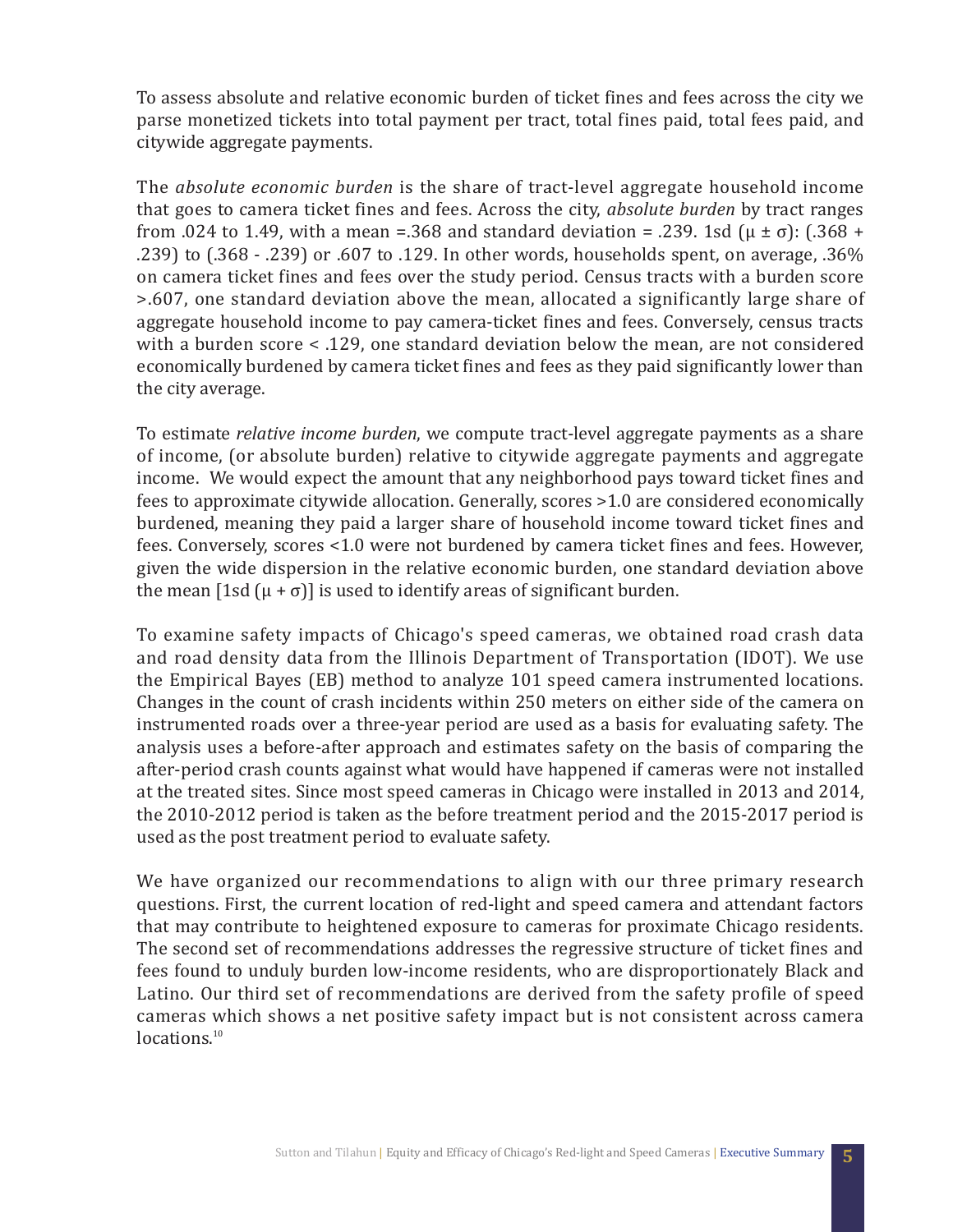### **03 KEY FINDINGS**

#### *a) Spatial and Social Distribution of Tickets*

We examine rates of ticketing per household at the census tract level as well as rates of ticketing per vehicle at the camera level for both red-light and speed cameras. Each is summarized below:

**The spatial distribution of tickets per household shows predominantly Black and Latino areas receive a higher number of tickets per household as compared to other parts of the city.** Rates of ticketing can depend on exposure to cameras, travel patterns of residents and amount of travel, infrastructure and built environment factors, and household structure. However, not all these variables are readily observable at the census tract level. Our analysis examines the rate of ticketing experienced in neighborhoods, or census tracts, per household while controlling for camera exposure; type of camera to which drivers are exposed; road density and other built environment factors; accessibility to essential amenities such as groceries stores; various household and socio-demographic characteristics (e.g., jobs per household, proportion with children, race and median income); and the number of rideshare trips by driver residence. Active rideshare drivers are likely more exposed to cameras.

#### **Tickets per household increase as the number of nearby cameras increases.**

We find that majority Black census tracts have the highest rates of tickets per household, followed by majority Latino census tracts as compared to majority White or other tracts. The number of cameras in close proximity to majority Black or majority Latino neighborhoods is not significantly greater than other neighborhoods. As we explain below, ticketing depends not only on the number of cameras but also on the built environment and other variables near the cameras.

**Ticketing levels are highest among red-light cameras located within 350 feet of freeways.** As a camera's distance from a freeway increases, tickets issued after controlling for traffic volume declines. It is important to note that red-light cameras within 350 feet of freeways comprise approximately 13% of all cameras city wide and issue 31% of all red-light tickets. Cameras within 350 feet of freeways account for 21% of the cameras in majority Black neighborhoods.

**The number of red-light tickets issued declines as road density near the camera increases.** Conversely, ticketing increases with crime levels proximate to cameras.

**Speeding tickets issued per vehicle is lower in majority Latino neighborhoods relative to other areas.** Unlike red-light cameras, speed cameras only operate in safety zones and when the school or park is open. School safety zone speed cameras comprise 41% of the speed cameras city wide and issue 20% of the speed camera tickets. In majority Latino areas, school safety zone cameras comprise 71% of the speed cameras. Because school safety zone cameras operate fewer hours than park cameras, it is expected that rates of ticketing at the camera level would be lower in such areas.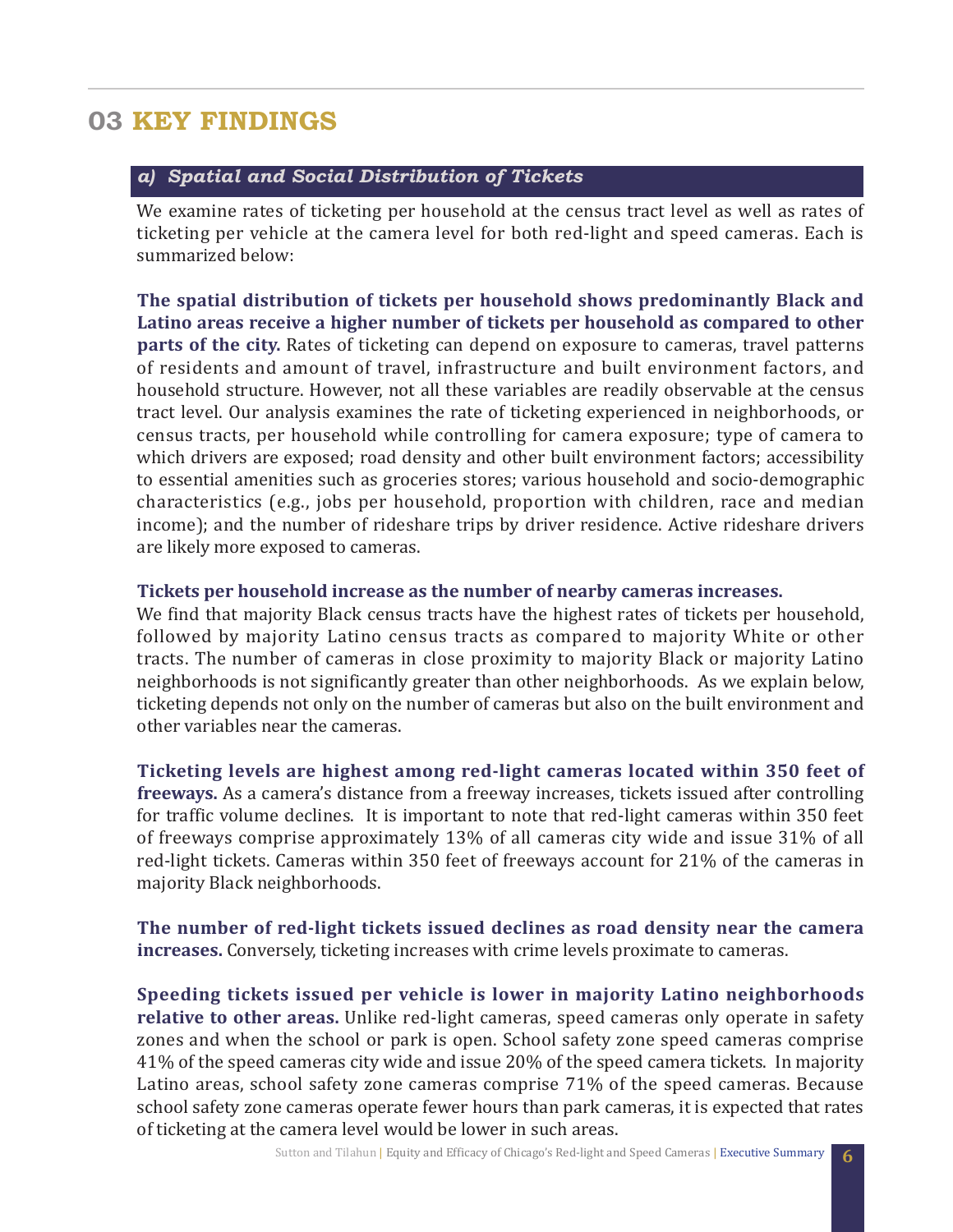#### *b) Economic Impact of Paid Ticket Fines and Fees*

We investigate the distribution of camera-ticket fines and fees to assess disparate economic burdens across Chicago neighborhoods and households.

**Ticket fines and fees do not affect drivers equally. The absolute economic burden associated with camera tickets is disproportionately borne by low-income Black and Latino residents.** Over four years, more than 1% of annual aggregate household income is going to paying camera ticket fines and fees in some areas of the city. Economic burden follows a stark racial pattern, even after accounting for household income and number of tickets issued.

**Residents in low-income neighborhoods are paying a higher share of ticket fees relative to their income but also relative to the number of tickets received.** Black, Latino and low-income residents pay a disproportionate share of both fines and fees relative to income. Fees alone are particularly harmful for low-income residents. Lowincome residents incurred fees on 46% of all tickets received compared to just 17% for upper-income residents. For tickets that were paid, fees incurred declined substantially to 34% for low-income residents and declined marginally for upper-income residents to 16%.

**Residents in majority Black and low–income neighborhoods have a much higher likelihood of accruing fees on a ticket and a much lower likelihood of paying a ticket, once they have accumulated fees or more than one ticket.** People who resided in majority Black neighborhoods and low–income neighborhoods have a higher probability of getting >1 ticket over the 4-year period.

#### *c) Speed Camera Safety Analysis*

Speeding was a factor in over a quarter of crash fatalities annually in the U.S. from 2009 to 2018. We evaluate the safety impact of 101 speed-camera locations, from 2015-2017, by examining changes in the incidence of injury and fatal crashes within 250 meters of the cameras. The period from 2010-2012 is used to estimate the safety profile at camera locations before cameras were installed.

**The deployment of cameras reduced the expected number of fatal and severe injury crashes by 15%.** It reduced moderate injury crashes by 9% and minor injury crashes by 14%. These reductions translate into 36 fewer fatal and severe-injury crashes, 68 fewer moderate-injury crashes, and 100 fewer minor-injury crashes. Overall, injury and fatal crashes fell by 12% (204 fewer crashes) when compared to what would have been expected in the absence of cameras.

**The camera-level safety analysis identifies camera locations where crash records were significantly improved, unaffected, or worsened.** About 70% of the 101 sites had an estimated positive safety improvement. There was little relationship between the number of tickets issued and the safety impact of cameras.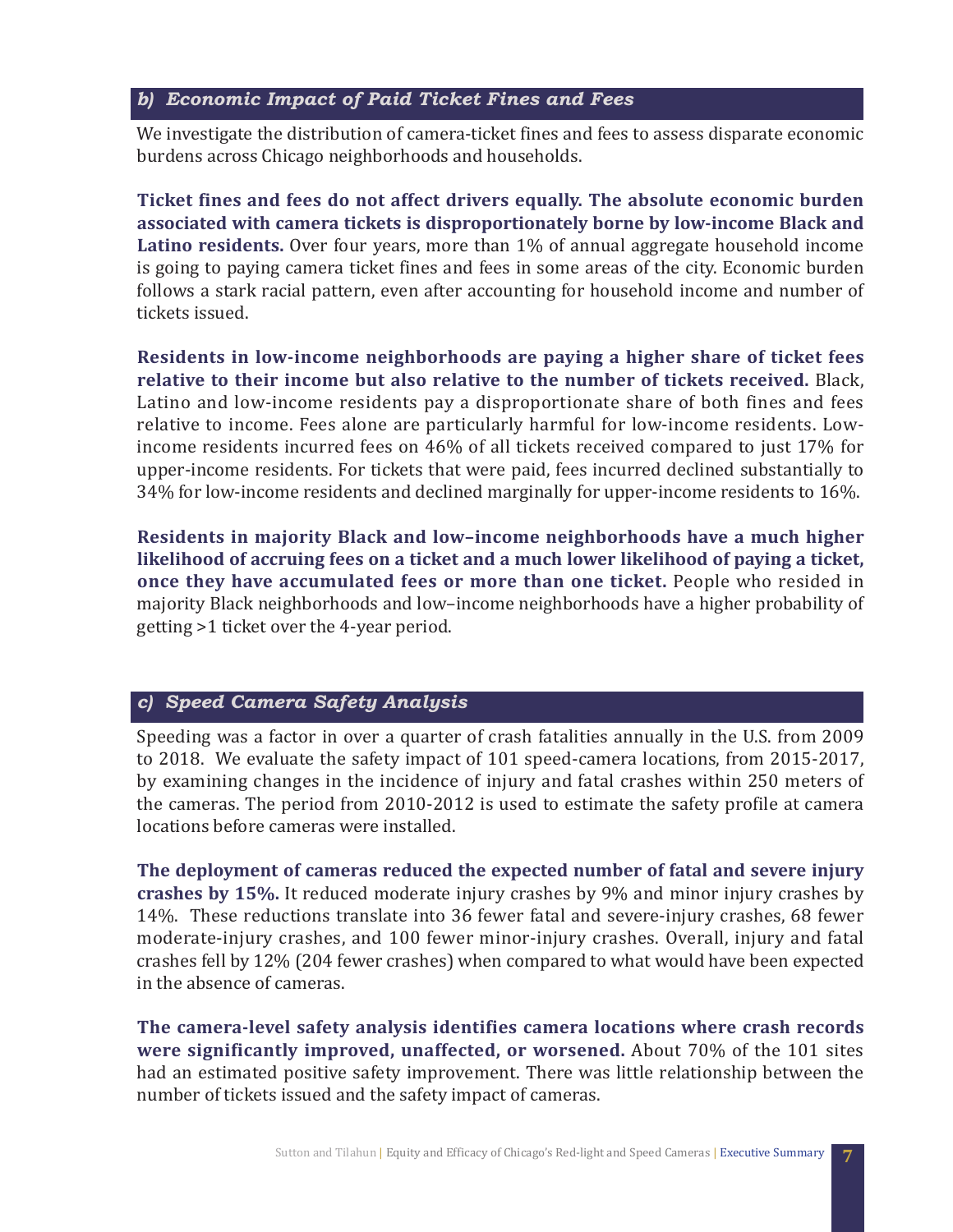**While on aggregate the cameras are improving roadway safety, the City can enhance overall effectiveness by reviewing camera locations where safety improvements were not made or where the crash record has worsened.** More transparency on the models used to rank safety zones and on follow-up speed studies that lead to camera installation would also be useful to ensure that public safety is enhanced by installed cameras.

### **04 RECOMMENDATION SUMMARY**

#### *Regarding Camera Locations*

- Analyze red-light cameras proximate to freeways. Particularly examine the types of movements generating tickets in these locations and set fines to reflect severity/risk of harm from movement.
- Examine processes that led to differences in the choice to install school or park safety zone speed cameras given the apparent differences in majority Latino vs other areas across Chicago.

#### *Regarding Fines and Fees*

- Reduce base fines commensurate with risk of harm.
- Introduce late fee caps, stop doubling of fines as penalty for late payment.
- Implement a statute of limitations for non-payment.
- Scale fines and fees by ability to pay.
- Scale fines and fees based on number of infractions.
- Introduce a graduated pricing structure for red-light violations, comparable to speed violations.

#### *Regarding Safety Impacts*

- Reevaluate methodology for camera placement, make the process transparent.
- Justify placement of cameras with local speed study.
- Reassess camera locations that are not improving safety outcomes or where worsening crash records have been observed.
- Decommission or relocate cameras when not found effective.

#### **Endnotes**

 $1$  We define Fines and Fees as separate dimensions of monetary sanctions. A Fine is the fixed monetary charge as sociated with a red-light or speeding infraction determined by an automated enforcement camera, which is currently \$100 for red-light camera violations and either \$35 or \$100 for speeding camera violations, determined based on the